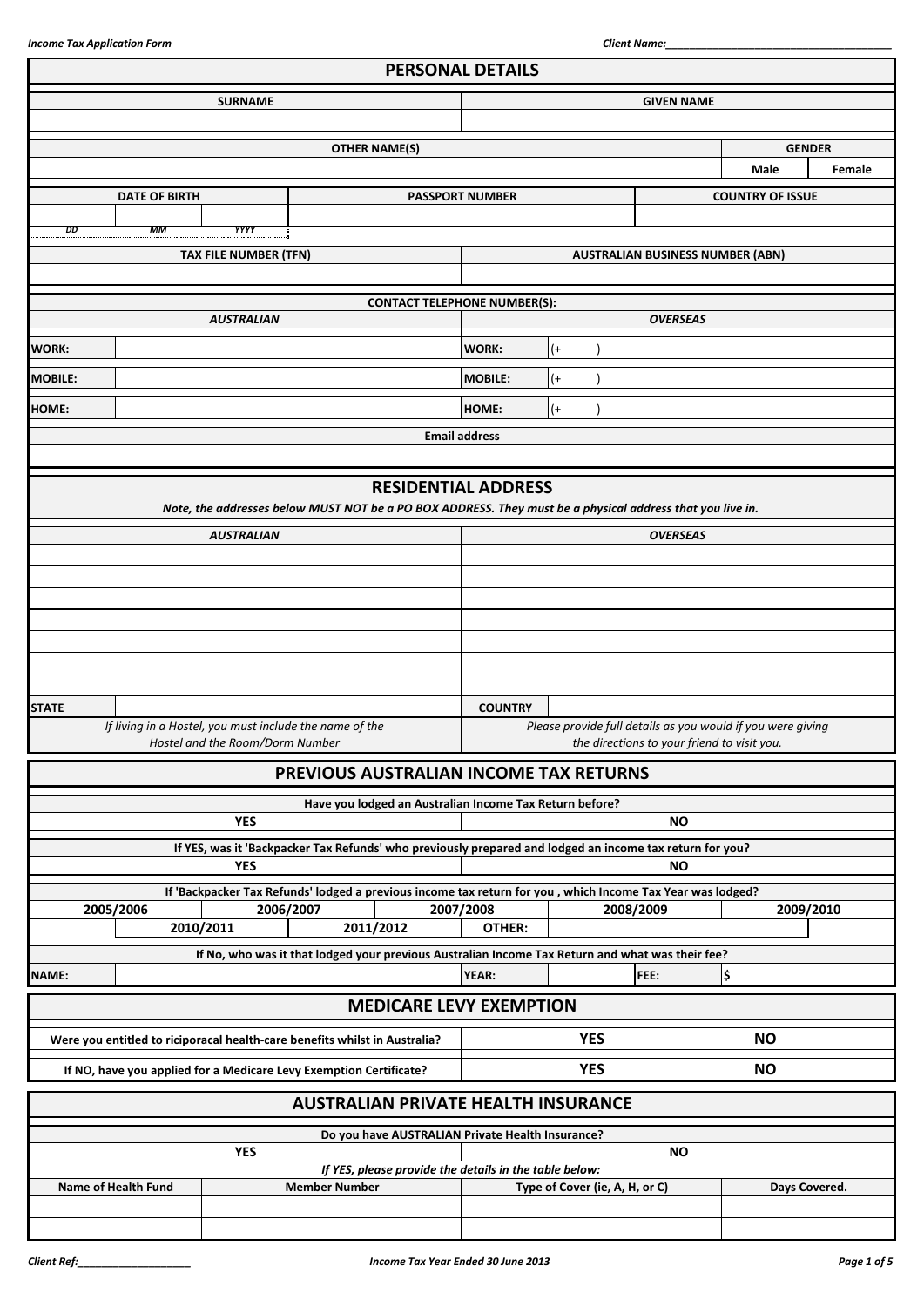|                    |                                                       | <b>TRAVEL DETAILS</b>                                 |                                                   |                     |  |  |
|--------------------|-------------------------------------------------------|-------------------------------------------------------|---------------------------------------------------|---------------------|--|--|
| <b>VISA Number</b> |                                                       |                                                       | VISA Expiry Date (dd/mm/yyyy):                    |                     |  |  |
|                    | Date of First Arrival to Australia (dd/mm/yyyy)       |                                                       | <b>Place of Arrival</b>                           |                     |  |  |
|                    | Date of Departure from Australia (dd/mm/yyyy)         |                                                       | <b>Place of Departure</b>                         |                     |  |  |
|                    | <b>VISA Subclass</b>                                  |                                                       |                                                   |                     |  |  |
|                    |                                                       | <b>BANK DETAILS</b>                                   |                                                   |                     |  |  |
|                    | Please Transfer my Income Tax Refund to my            |                                                       |                                                   | <b>Bank Account</b> |  |  |
|                    | <b>AUSTRALIAN</b>                                     |                                                       | OVERSEAS**                                        |                     |  |  |
|                    | <b>BANK NAME</b>                                      |                                                       | <b>BANK NAME</b>                                  |                     |  |  |
|                    |                                                       |                                                       |                                                   |                     |  |  |
|                    | <b>ACCOUNT HOLDERS NAME</b>                           |                                                       | <b>ACCOUNT HOLDERS NAME</b>                       |                     |  |  |
|                    |                                                       |                                                       |                                                   |                     |  |  |
|                    | <b>BSB</b>                                            |                                                       | <b>BSB / SORT CODE</b>                            |                     |  |  |
|                    |                                                       |                                                       |                                                   |                     |  |  |
|                    | <b>ACCOUNT NUMBER</b>                                 | <b>ACCOUNT NUMBER</b>                                 |                                                   |                     |  |  |
|                    |                                                       |                                                       |                                                   |                     |  |  |
|                    |                                                       |                                                       | <b>ADDRESS &amp; SUBURB OF BRANCH</b>             |                     |  |  |
|                    | **Overseas bank accounts attract an AUD\$35           |                                                       |                                                   |                     |  |  |
|                    | telegraphic transfer fee for each transfer.           |                                                       |                                                   |                     |  |  |
|                    | Please ensure that you complete ALL BANK DETAILS      |                                                       | <b>IBAN</b>                                       |                     |  |  |
|                    | required. Failure to do so may result in a delayed or |                                                       |                                                   |                     |  |  |
|                    | unsuccessful bank transfer.                           | <b>SWIFT CODE</b>                                     |                                                   |                     |  |  |
|                    |                                                       |                                                       |                                                   |                     |  |  |
|                    | If the funds are returned, any fees for re-attempting |                                                       | <b>BIC CODE</b>                                   |                     |  |  |
|                    | the transfer (in the case of Overseas bank accounts)  |                                                       |                                                   |                     |  |  |
|                    | will be charged.                                      |                                                       | <b>TRANSIT NUMBER (North American Banks Only)</b> |                     |  |  |
|                    |                                                       |                                                       |                                                   |                     |  |  |
|                    | Be sure that you have specified whether you would     |                                                       | ROUTING NUMBER (North American Banks Only)        |                     |  |  |
|                    | like your Income Tax Refund to be transferred to your |                                                       |                                                   |                     |  |  |
|                    | <b>AUSTRALIAN or OVERSEAS bank account.</b>           | <b>INSTITUTION NUMBER (North American Banks Only)</b> |                                                   |                     |  |  |
|                    |                                                       |                                                       |                                                   |                     |  |  |

| <b>BANK INTEREST</b>                                                                    |                        |                                                                                                                             |                        |  |  |  |  |  |  |
|-----------------------------------------------------------------------------------------|------------------------|-----------------------------------------------------------------------------------------------------------------------------|------------------------|--|--|--|--|--|--|
| This is important. Bank Interest is Assessable Income in Australia and MUST BE<br>STOP: |                        |                                                                                                                             |                        |  |  |  |  |  |  |
| <b>INCLUDED in your Income Tax Return.</b>                                              |                        |                                                                                                                             |                        |  |  |  |  |  |  |
|                                                                                         |                        | This information is passed onto the Australian Tax Office from your Bank and not including it in your Income                |                        |  |  |  |  |  |  |
|                                                                                         |                        | Tax Return could cause a delay, or an audit of your Income Tax Return and may lead to a change in your .                    |                        |  |  |  |  |  |  |
|                                                                                         |                        | Income Tax Refund Amount. This includes any bank accounts that have been closed.                                            |                        |  |  |  |  |  |  |
|                                                                                         |                        | Do you (or did you) have any money saved in an Australian Bank Account?                                                     |                        |  |  |  |  |  |  |
| <b>YES</b>                                                                              |                        | <b>NO</b>                                                                                                                   |                        |  |  |  |  |  |  |
|                                                                                         |                        | If you are not sure whether or not you have earned any bank interest, you must contact your bank to verify this.            |                        |  |  |  |  |  |  |
|                                                                                         |                        | Most banks can also provide this information in your Internet Banking or on the last Bank Statement for the Income Tax Year |                        |  |  |  |  |  |  |
| <b>BANK NAME</b>                                                                        | <b>ACCOUNT NUMBER</b>  | <b>BANK NAME</b>                                                                                                            | <b>ACCOUNT NUMBER</b>  |  |  |  |  |  |  |
|                                                                                         |                        |                                                                                                                             |                        |  |  |  |  |  |  |
| <b>GROSS INTEREST</b>                                                                   | <b>TFN WITHHOLDING</b> | <b>GROSS INTEREST</b>                                                                                                       | <b>TFN WITHHOLDING</b> |  |  |  |  |  |  |
|                                                                                         |                        |                                                                                                                             |                        |  |  |  |  |  |  |
| <b>BANK NAME</b>                                                                        | <b>ACCOUNT NUMBER</b>  | <b>BANK NAME</b>                                                                                                            | <b>ACCOUNT NUMBER</b>  |  |  |  |  |  |  |
|                                                                                         |                        |                                                                                                                             |                        |  |  |  |  |  |  |
| <b>GROSS INTEREST</b>                                                                   | <b>TFN WITHHOLDING</b> | <b>GROSS INTEREST</b>                                                                                                       | <b>TFN WITHHOLDING</b> |  |  |  |  |  |  |
|                                                                                         |                        |                                                                                                                             |                        |  |  |  |  |  |  |

| <b>OTHER INFORMATION</b> |                                          |  |  |  |
|--------------------------|------------------------------------------|--|--|--|
|                          |                                          |  |  |  |
|                          | Do you own a Motor Vehicle in Australia? |  |  |  |
| <b>YES</b>               | <b>NO</b>                                |  |  |  |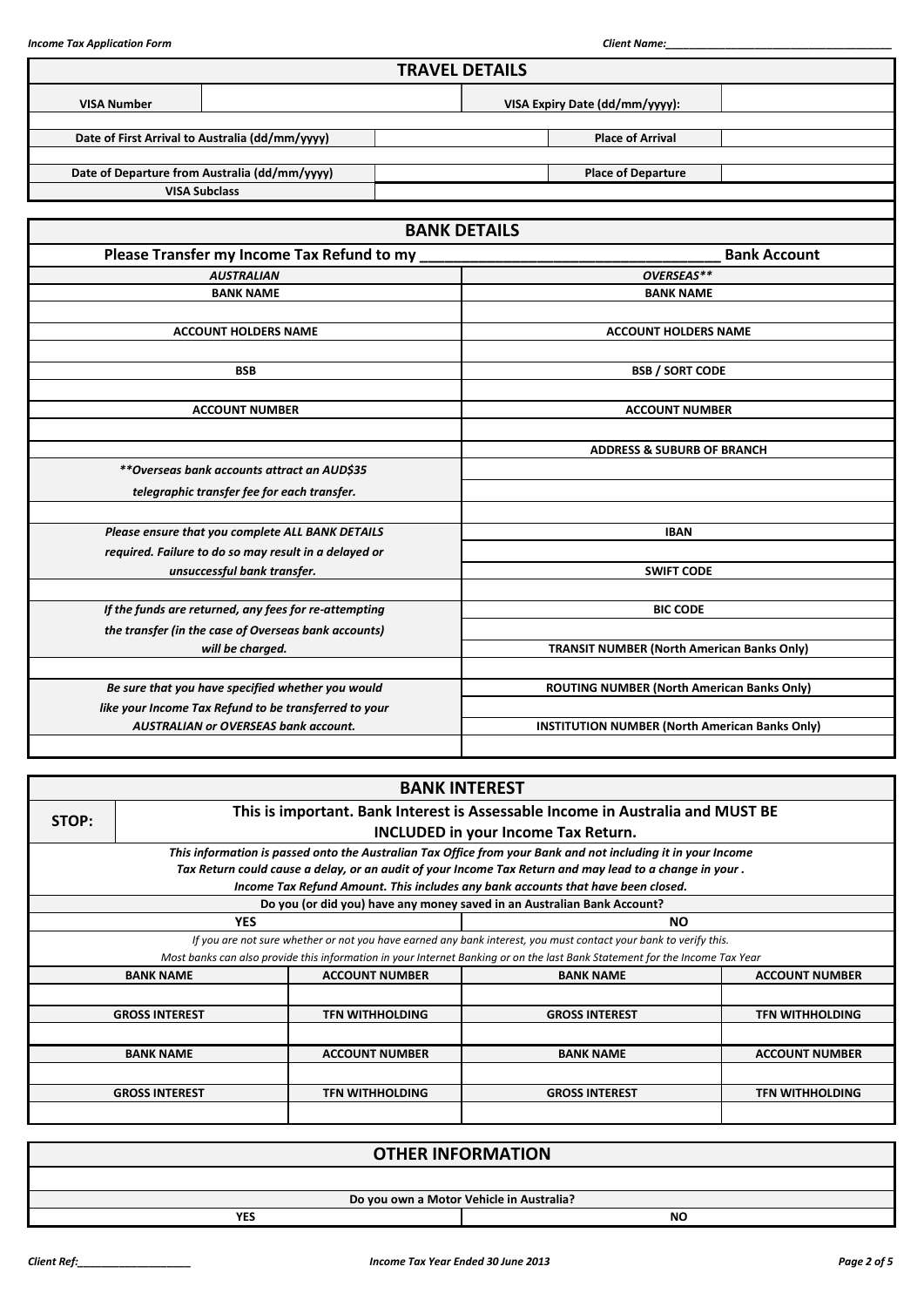### **Income Tax Application Format: EMPLOYMENT DETAILS**

**Total Number of Employers/ Employment Agencies**

|                       | <b>Employer Name (ie, Company/Business Name)</b> |                                                                                                                  |  | Name of the Employment Agency<br>(if you were employed/paid through an Employment Agency) |            |                                        |
|-----------------------|--------------------------------------------------|------------------------------------------------------------------------------------------------------------------|--|-------------------------------------------------------------------------------------------|------------|----------------------------------------|
|                       |                                                  |                                                                                                                  |  |                                                                                           |            |                                        |
|                       |                                                  |                                                                                                                  |  | Job Title / Job Description.                                                              |            |                                        |
|                       |                                                  |                                                                                                                  |  |                                                                                           |            |                                        |
|                       |                                                  |                                                                                                                  |  | <b>Address of Employer (or Agency):</b>                                                   |            |                                        |
| <b>Street No.</b>     |                                                  | <b>Street Name</b>                                                                                               |  |                                                                                           |            |                                        |
| <b>Suburb</b>         |                                                  |                                                                                                                  |  |                                                                                           |            |                                        |
| <b>State</b>          |                                                  | Postcode                                                                                                         |  | Phone #:                                                                                  |            |                                        |
| Email:                |                                                  |                                                                                                                  |  | <b>Contact Person:</b>                                                                    |            |                                        |
| Date of Commencement: |                                                  |                                                                                                                  |  | <b>Date of Termination:</b>                                                               |            |                                        |
|                       |                                                  | Do you have your FINAL PAY SLIP?                                                                                 |  |                                                                                           |            | Do you have your PAYG Payment Summary? |
|                       | <b>YES</b>                                       | ΝO                                                                                                               |  |                                                                                           | <b>YES</b> | ΝO                                     |
|                       |                                                  |                                                                                                                  |  |                                                                                           |            |                                        |
|                       |                                                  | $F_{\text{model}}$ . The Mean of $F_{\text{model}}$ is the contract of $F_{\text{model}}$ and $F_{\text{model}}$ |  |                                                                                           |            | Name of the Employment Agency          |

|                       | <b>Employer Name (ie, Company/Business Name)</b> |                    |  |                                         |            | (if you were employed/paid through an Employment Agency) |
|-----------------------|--------------------------------------------------|--------------------|--|-----------------------------------------|------------|----------------------------------------------------------|
|                       |                                                  |                    |  |                                         |            |                                                          |
|                       |                                                  |                    |  | Job Title / Job Description.            |            |                                                          |
|                       |                                                  |                    |  |                                         |            |                                                          |
|                       |                                                  |                    |  | <b>Address of Employer (or Agency):</b> |            |                                                          |
| <b>Street No.</b>     |                                                  | <b>Street Name</b> |  |                                         |            |                                                          |
| <b>Suburb</b>         |                                                  |                    |  |                                         |            |                                                          |
| <b>State</b>          |                                                  | Postcode           |  | Phone #:                                |            |                                                          |
| Email:                |                                                  |                    |  | Contact Person                          |            |                                                          |
| Date of Commencement: |                                                  |                    |  | Date of Termination:                    |            |                                                          |
|                       | Do you have your FINAL PAY SLIP?                 |                    |  |                                         |            | Do you have your PAYG Payment Summary?                   |
|                       | <b>YES</b><br><b>NO</b>                          |                    |  |                                         | <b>YES</b> | <b>NO</b>                                                |

|                       | <b>Employer Name (ie, Company/Business Name)</b> |                    |  |                                                          | Name of the Employment Agency |                                        |  |
|-----------------------|--------------------------------------------------|--------------------|--|----------------------------------------------------------|-------------------------------|----------------------------------------|--|
|                       |                                                  |                    |  | (if you were employed/paid through an Employment Agency) |                               |                                        |  |
|                       |                                                  |                    |  |                                                          |                               |                                        |  |
|                       |                                                  |                    |  | Job Title / Job Description.                             |                               |                                        |  |
|                       |                                                  |                    |  |                                                          |                               |                                        |  |
|                       |                                                  |                    |  | <b>Address of Employer (or Agency):</b>                  |                               |                                        |  |
| <b>Street No.</b>     |                                                  | <b>Street Name</b> |  |                                                          |                               |                                        |  |
| <b>Suburb</b>         |                                                  |                    |  |                                                          |                               |                                        |  |
| <b>State</b>          |                                                  | Postcode           |  | Phone #:                                                 |                               |                                        |  |
| Email:                |                                                  |                    |  | Contact Person                                           |                               |                                        |  |
| Date of Commencement: |                                                  |                    |  | <b>Date of Termination:</b>                              |                               |                                        |  |
|                       | Do you have your FINAL PAY SLIP?                 |                    |  |                                                          |                               | Do you have your PAYG Payment Summary? |  |
|                       | YES<br><b>NO</b>                                 |                    |  |                                                          | YES                           | <b>NO</b>                              |  |

|                       | <b>Employer Name (ie, Company/Business Name)</b> |                    |                                         | Name of the Employment Agency                            |            |                                        |
|-----------------------|--------------------------------------------------|--------------------|-----------------------------------------|----------------------------------------------------------|------------|----------------------------------------|
|                       |                                                  |                    |                                         | (if you were employed/paid through an Employment Agency) |            |                                        |
|                       |                                                  |                    |                                         |                                                          |            |                                        |
|                       |                                                  |                    | Job Title / Job Description.            |                                                          |            |                                        |
|                       |                                                  |                    |                                         |                                                          |            |                                        |
|                       |                                                  |                    | <b>Address of Employer (or Agency):</b> |                                                          |            |                                        |
| <b>Street No.</b>     |                                                  | <b>Street Name</b> |                                         |                                                          |            |                                        |
| <b>Suburb</b>         |                                                  |                    |                                         |                                                          |            |                                        |
| <b>State</b>          |                                                  | Postcode           |                                         | Phone #:                                                 |            |                                        |
| Email:                |                                                  |                    |                                         | Contact Person                                           |            |                                        |
| Date of Commencement: |                                                  |                    |                                         | <b>Date of Termination:</b>                              |            |                                        |
|                       | Do you have your FINAL PAY SLIP?                 |                    |                                         |                                                          |            | Do you have your PAYG Payment Summary? |
|                       | <b>YES</b><br><b>NO</b>                          |                    |                                         |                                                          | <b>YES</b> | <b>NO</b>                              |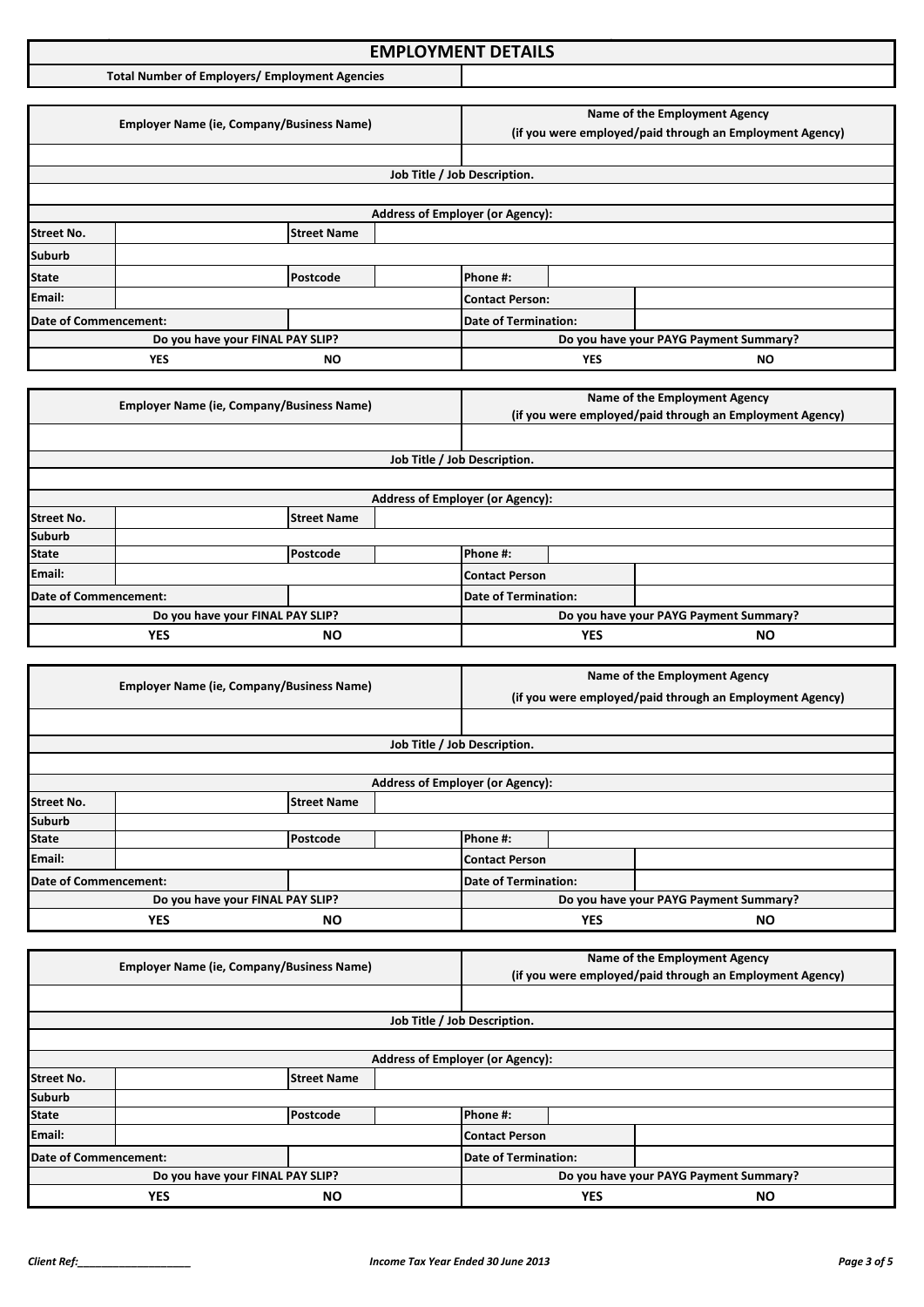|                              | <b>Employer Name (ie, Company/Business Name)</b> |                                                  |  |                                                          | Name of the Employment Agency |                                                          |           |  |
|------------------------------|--------------------------------------------------|--------------------------------------------------|--|----------------------------------------------------------|-------------------------------|----------------------------------------------------------|-----------|--|
|                              |                                                  |                                                  |  | (if you were employed/paid through an Employment Agency) |                               |                                                          |           |  |
|                              |                                                  |                                                  |  |                                                          |                               |                                                          |           |  |
|                              |                                                  |                                                  |  | Job Title / Job Description.                             |                               |                                                          |           |  |
|                              |                                                  |                                                  |  |                                                          |                               |                                                          |           |  |
|                              |                                                  |                                                  |  | <b>Address of Employer (or Agency):</b>                  |                               |                                                          |           |  |
| <b>Street No.</b>            | <b>Street Name</b>                               |                                                  |  |                                                          |                               |                                                          |           |  |
| <b>Suburb</b>                |                                                  |                                                  |  |                                                          |                               |                                                          |           |  |
| <b>State</b>                 |                                                  | Postcode                                         |  | Phone #:                                                 |                               |                                                          |           |  |
| Email:                       |                                                  |                                                  |  | <b>Contact Person</b>                                    |                               |                                                          |           |  |
| <b>Date of Commencement:</b> |                                                  |                                                  |  | <b>Date of Termination:</b>                              |                               |                                                          |           |  |
|                              |                                                  | Do you have your FINAL PAY SLIP?                 |  |                                                          |                               | Do you have your PAYG Payment Summary?                   |           |  |
|                              | <b>YES</b>                                       | <b>NO</b>                                        |  |                                                          | <b>YES</b>                    |                                                          | <b>NO</b> |  |
|                              |                                                  |                                                  |  |                                                          |                               |                                                          |           |  |
|                              |                                                  |                                                  |  |                                                          |                               |                                                          |           |  |
|                              |                                                  |                                                  |  |                                                          |                               | Name of the Employment Agency                            |           |  |
|                              |                                                  | <b>Employer Name (ie, Company/Business Name)</b> |  |                                                          |                               | (if you were employed/paid through an Employment Agency) |           |  |
|                              |                                                  |                                                  |  |                                                          |                               |                                                          |           |  |
|                              |                                                  |                                                  |  |                                                          |                               |                                                          |           |  |
|                              |                                                  |                                                  |  | Job Title / Job Description.                             |                               |                                                          |           |  |
|                              |                                                  |                                                  |  |                                                          |                               |                                                          |           |  |
| <b>Street No.</b>            |                                                  | <b>Street Name</b>                               |  | <b>Address of Employer (or Agency):</b>                  |                               |                                                          |           |  |
| Suburb                       |                                                  |                                                  |  |                                                          |                               |                                                          |           |  |
| <b>State</b>                 |                                                  | Postcode                                         |  | Phone #:                                                 |                               |                                                          |           |  |
| Email:                       |                                                  |                                                  |  | <b>Contact Person</b>                                    |                               |                                                          |           |  |
| <b>Date of Commencement:</b> |                                                  |                                                  |  | <b>Date of Termination:</b>                              |                               |                                                          |           |  |
|                              |                                                  | Do you have your FINAL PAY SLIP?                 |  |                                                          |                               | Do you have your PAYG Payment Summary?                   |           |  |

|                       | <b>Employer Name (ie, Company/Business Name)</b> |                    |  | Name of the Employment Agency                            |            |           |
|-----------------------|--------------------------------------------------|--------------------|--|----------------------------------------------------------|------------|-----------|
|                       |                                                  |                    |  | (if you were employed/paid through an Employment Agency) |            |           |
|                       |                                                  |                    |  |                                                          |            |           |
|                       |                                                  |                    |  | Job Title / Job Description.                             |            |           |
|                       |                                                  |                    |  |                                                          |            |           |
|                       |                                                  |                    |  | <b>Address of Employer (or Agency):</b>                  |            |           |
| <b>Street No.</b>     |                                                  | <b>Street Name</b> |  |                                                          |            |           |
| <b>Suburb</b>         |                                                  |                    |  |                                                          |            |           |
| <b>State</b>          |                                                  | Postcode           |  | Phone #:                                                 |            |           |
| Email:                |                                                  |                    |  | <b>Contact Person</b>                                    |            |           |
| Date of Commencement: |                                                  |                    |  | <b>Date of Termination:</b>                              |            |           |
|                       | Do you have your FINAL PAY SLIP?                 |                    |  | Do you have your PAYG Payment Summary?                   |            |           |
|                       | <b>YES</b><br><b>NO</b>                          |                    |  |                                                          | <b>YES</b> | <b>NO</b> |

|                       | <b>Employer Name (ie, Company/Business Name)</b> |                    |  | Name of the Employment Agency                            |            |           |
|-----------------------|--------------------------------------------------|--------------------|--|----------------------------------------------------------|------------|-----------|
|                       |                                                  |                    |  | (if you were employed/paid through an Employment Agency) |            |           |
|                       |                                                  |                    |  |                                                          |            |           |
|                       |                                                  |                    |  | Job Title / Job Description.                             |            |           |
|                       |                                                  |                    |  |                                                          |            |           |
|                       |                                                  |                    |  | <b>Address of Employer (or Agency):</b>                  |            |           |
| <b>Street No.</b>     |                                                  | <b>Street Name</b> |  |                                                          |            |           |
| <b>Suburb</b>         |                                                  |                    |  |                                                          |            |           |
| <b>State</b>          |                                                  | Postcode           |  | Phone #:                                                 |            |           |
| Email:                |                                                  |                    |  | <b>Contact Person</b>                                    |            |           |
| Date of Commencement: |                                                  |                    |  | <b>Date of Termination:</b>                              |            |           |
|                       | Do you have your FINAL PAY SLIP?                 |                    |  | Do you have your PAYG Payment Summary?                   |            |           |
|                       | <b>YES</b><br><b>NO</b>                          |                    |  |                                                          | <b>YES</b> | <b>NO</b> |

*If you have any documents from your Employers (ie, PAYG Payment Summaries/Group Certificates or Final Pay Slips),* **please provide copies as it will assist in successfully completing your Income Tax Return**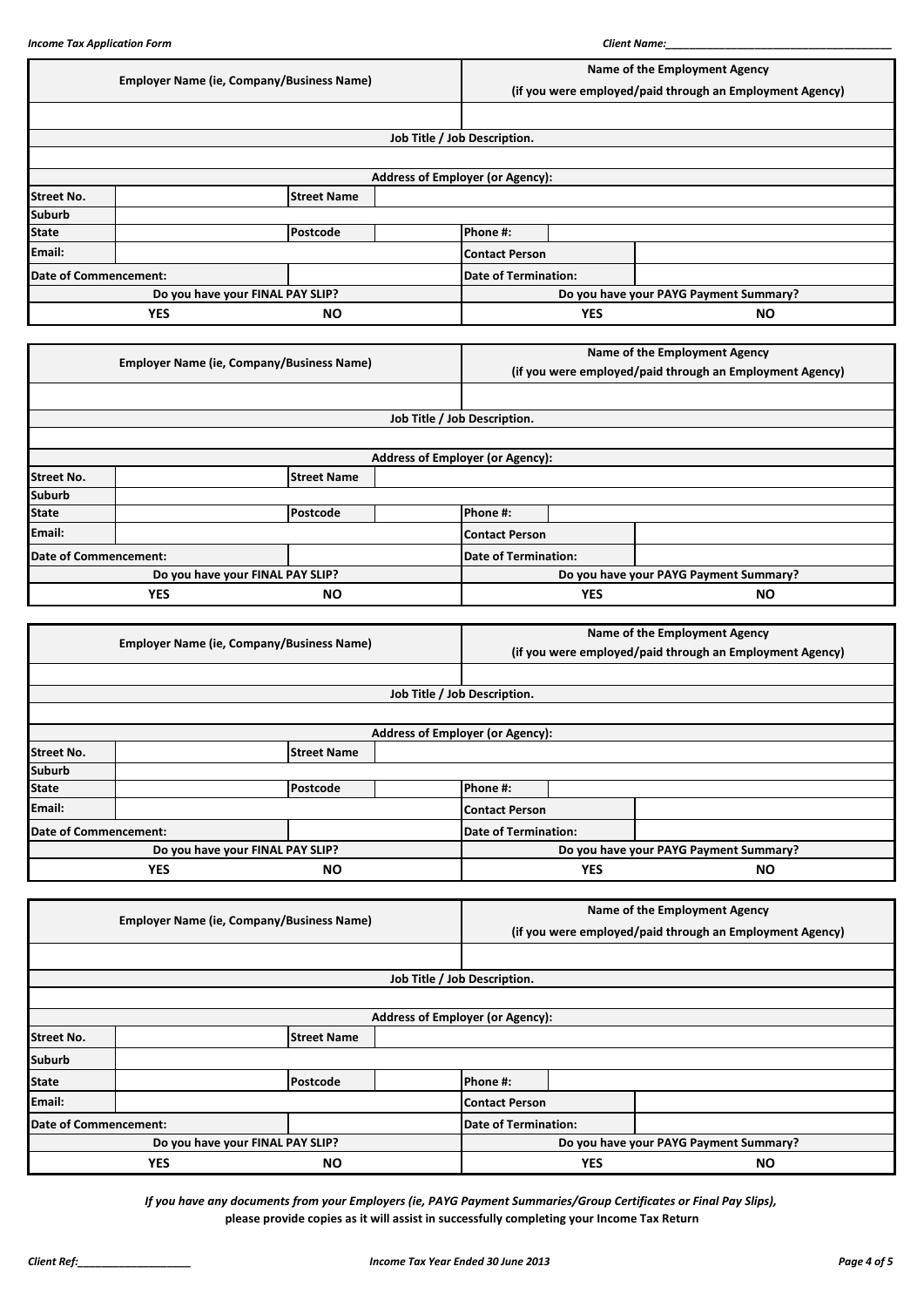|                 |                                                                                                                | <b>Work Related Expenses</b> |                                                              |  |  |  |
|-----------------|----------------------------------------------------------------------------------------------------------------|------------------------------|--------------------------------------------------------------|--|--|--|
|                 | Did you have a work uniform to work?                                                                           |                              | Did you wear protective clothing (eg, Safety Boots) to work? |  |  |  |
| <b>YES</b>      | <b>NO</b>                                                                                                      | <b>YES</b><br><b>NO</b>      |                                                              |  |  |  |
|                 | Did you use your car for work (does not include travelling to and from the same place of work each day).       |                              |                                                              |  |  |  |
|                 | <b>YES</b>                                                                                                     |                              | <b>NO</b>                                                    |  |  |  |
|                 | If you used your car for work, do you have a logbook which has a record of the Kilometre's travelled for work? |                              |                                                              |  |  |  |
|                 | <b>YES</b>                                                                                                     |                              | <b>NO</b>                                                    |  |  |  |
|                 | Did you use your Mobile Phone for work?                                                                        |                              | Did you buy Tools for work?                                  |  |  |  |
| <b>YES</b>      | <b>NO</b>                                                                                                      | <b>YES</b>                   | <b>NO</b>                                                    |  |  |  |
|                 | Please list your work-related expenses below. Please provide as much detail as possible.                       |                              |                                                              |  |  |  |
| Date of Expense | <b>Type of Expense</b>                                                                                         | \$                           | Do you have evidence (ie, receipt)?                          |  |  |  |
| DD/MM/YYYY      | Eg: Loose Tools                                                                                                | \$110.00                     | <b>YES</b>                                                   |  |  |  |
|                 |                                                                                                                |                              |                                                              |  |  |  |
|                 |                                                                                                                |                              |                                                              |  |  |  |
|                 |                                                                                                                |                              |                                                              |  |  |  |
|                 |                                                                                                                |                              |                                                              |  |  |  |
|                 |                                                                                                                |                              |                                                              |  |  |  |
|                 |                                                                                                                |                              |                                                              |  |  |  |
|                 |                                                                                                                |                              |                                                              |  |  |  |
|                 |                                                                                                                |                              |                                                              |  |  |  |
|                 |                                                                                                                |                              |                                                              |  |  |  |
|                 |                                                                                                                |                              |                                                              |  |  |  |
|                 |                                                                                                                |                              |                                                              |  |  |  |
|                 |                                                                                                                |                              |                                                              |  |  |  |
|                 |                                                                                                                |                              |                                                              |  |  |  |
|                 |                                                                                                                |                              |                                                              |  |  |  |
|                 |                                                                                                                |                              |                                                              |  |  |  |
|                 |                                                                                                                |                              |                                                              |  |  |  |
|                 |                                                                                                                |                              |                                                              |  |  |  |
|                 |                                                                                                                |                              |                                                              |  |  |  |
|                 |                                                                                                                |                              |                                                              |  |  |  |
|                 |                                                                                                                |                              |                                                              |  |  |  |

| Anything you forgot to mention (or anything we forgot to ask)? |  |  |
|----------------------------------------------------------------|--|--|
|                                                                |  |  |
|                                                                |  |  |
|                                                                |  |  |
|                                                                |  |  |
|                                                                |  |  |
|                                                                |  |  |

*PLEASE ENSURE THAT YOU HAVE FILLED IN ALL INFORMATION REQUIRED, AND PROVIDED ANY SUPPLEMENTARY DOCUMENTS YOU MAY HAVE. FAILURE TO DO SO MAY RESULT IN A DELAY IN PROCESSING YOUR INCOME TAX RETURN.*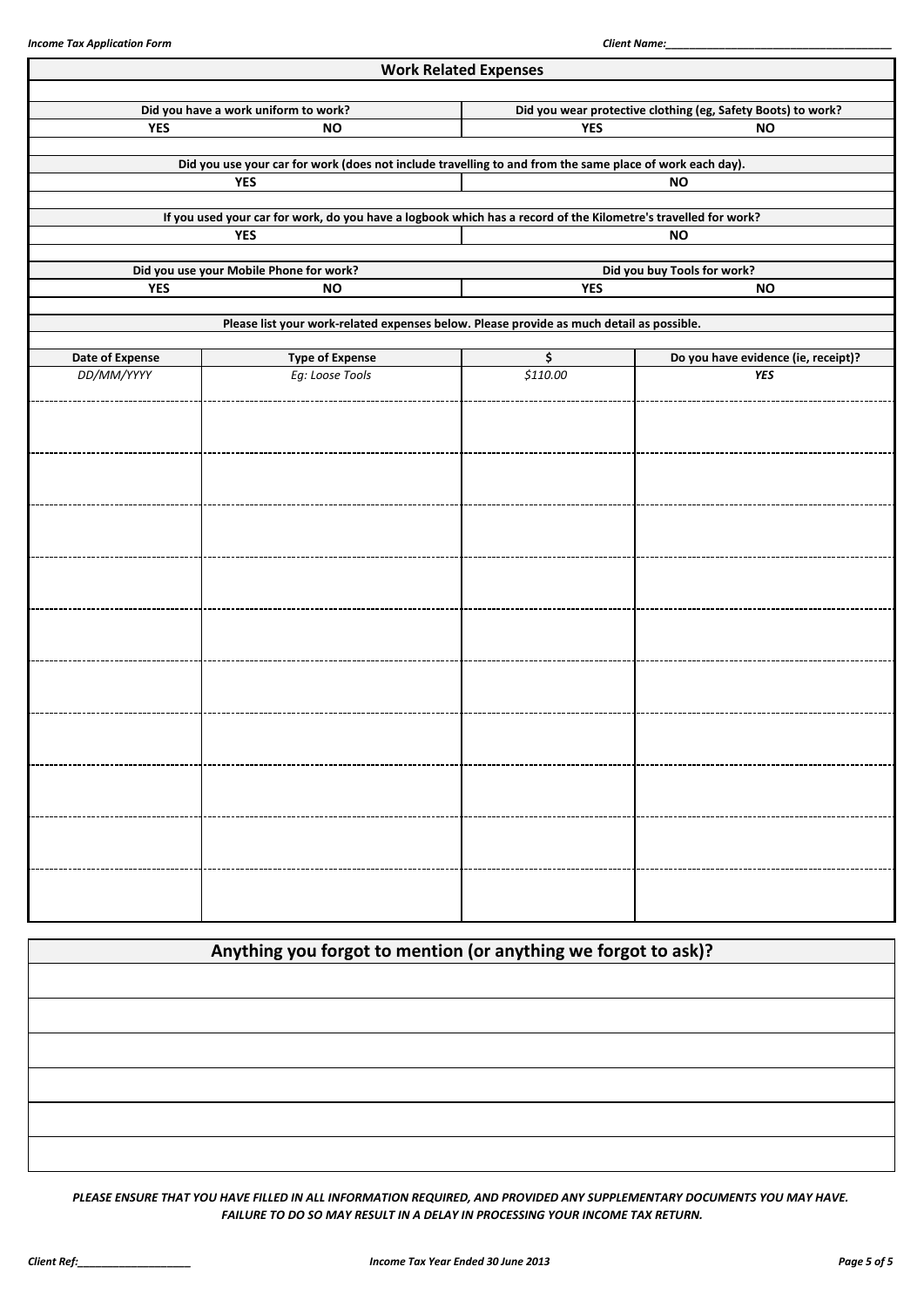# **AUTHORITY TO ACT & FEE-FROM-REFUND AUTHORITY**

**Name:** \_\_\_\_\_\_\_\_\_\_\_\_\_\_\_\_\_\_\_\_\_\_\_\_\_\_\_\_\_\_\_\_\_\_\_\_\_\_\_\_\_\_\_\_\_\_\_\_\_\_\_\_\_\_\_\_\_\_\_\_\_\_\_\_\_\_\_\_\_\_\_\_\_\_\_\_\_\_\_\_\_\_\_\_\_\_\_\_\_\_\_\_

| Of (address):                  |                        |
|--------------------------------|------------------------|
| Number:                        | Street:                |
| Suburb:                        | City/Town:             |
| County:                        | State/Province:        |
| Postcode/Zip:                  | Country:               |
| Date of Birth (DD/MM/YYYY): // | Tax File Number (TFN): |

I hereby authorise & appoint the accounting & tax agent firm of:

#### *INCOME TAX RETURNS PTY LIMITED (TAX AGENT NO. 24629-963) of FIRST FLOOR, 1A MORTS ROAD MORTDALE, NSW 2223,*

to act on my behalf in the capacity of accountants and registered tax agents, to prepare and sign my personal income tax return based upon information provided by me for the year of income ended on 30/06/2013.

I, the above-mentioned, also hereby authorise & appoint the accounting & tax agent firm of **INCOME TAX RETURNS PTY LIMITED (TAX AGENT NO. 24629-963)**, to act on my behalf in the collection of lost documents (which includes, but not limited to), PAYG Payment Summaries/Group Certificates, Pay slips, and other documents which in their capacity as accountants and registered tax agents, will allow them to correctly prepare and sign my personal income tax return for the year of income ended on 30/06/2013, based on the information I have provided to them.

I understand the fee to prepare my personal income tax refund is as follows:

- **i. 9.9% of my refund to a maximum capped fee of AUD\$165.00 (inclusive of GST)**
- **ii. \$5 service fee per missing document/payment summary**
- **iii. If there is a requirement to transfer my refund to my overseas/foreign bank account, I understand there is an extra fee of \$35 for each transaction made.**

I also hereby authorise the accounting firm of **INCOME TAX RETURNS PTY LIMITED (TAX AGENT NO. 24629-963)** to deposit any money received on my behalf referable to my Taxation affairs (which includes, but not limited to any income tax refund cheques in my favour), into their client trust account as to the time in which fees mentioned above for their professional services are paid in full. I declare that I have supplied **INCOME TAX RETURNS PTY LIMITED (TAX AGENT NO. 24629-963)** my bank account details and agree for the above mentioned fee(s) to be deducted from any income tax refunds I am in receipt of, and have the balance credited to the bank account I have supplied under instruction.

I understand & agree to the above, and agree to sign this document in the space below.

(Signature)

 $\frac{1}{2}$  /

\_\_\_\_\_\_\_\_\_\_\_\_\_\_\_\_\_\_\_\_\_\_\_\_\_\_\_

(Date Signed)